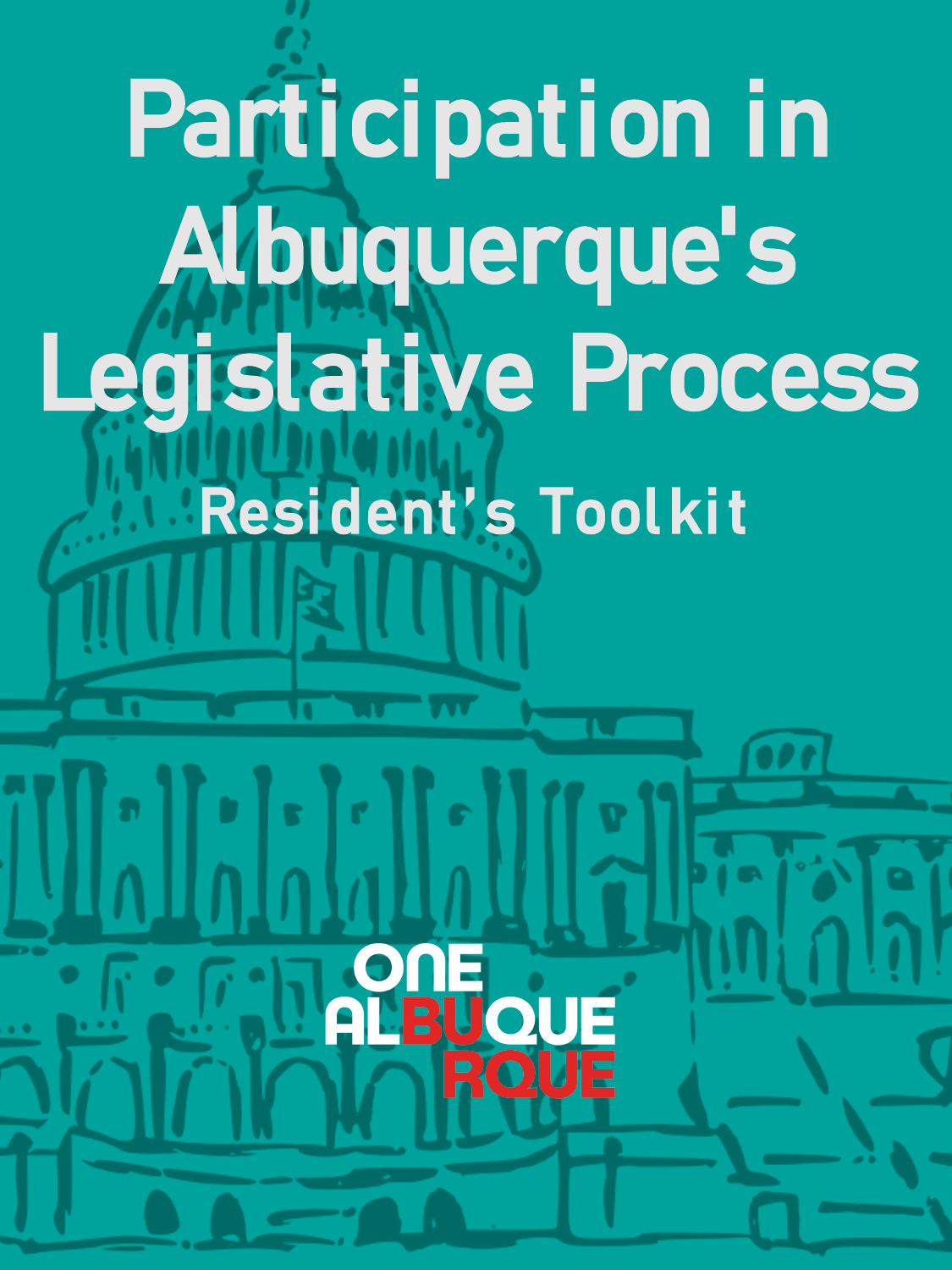## Introduction

## **Objective**

**Getting involved with your local city government is rewarding and offers the opportunity to have your voice heard on important laws being passed. Local governments make many of the decisions that affect citizen's day to day lives. With numerous ways to have your voice heard throughout the City Council legislative process, residents can be involved no matter the amount of time you want to dedicate, and what issues you want to speak on. Not only can your voice impact the laws of the city, but it helps keep City Council accountable and transparent to the public. The goal of this tool kit is to give residents the proper education and information to have effective participation in Albuquerque's legislative process.** 

## Key Terms

**Legislation: Bills that go through City Council that are intended to be made law. This includes resolutions that set City policy and ordinances that create or change the City's regulations.** 

**Legislative Process: The action of a bill going through City Council and necessary subcommittees to become a law in Albuquerque.** 

**Public Comment: Input given by the public to the city of Albuquerque, about proposed legislation, during a period set aside and required by law.**

**Resident: A person living in the city of Albuquerque.**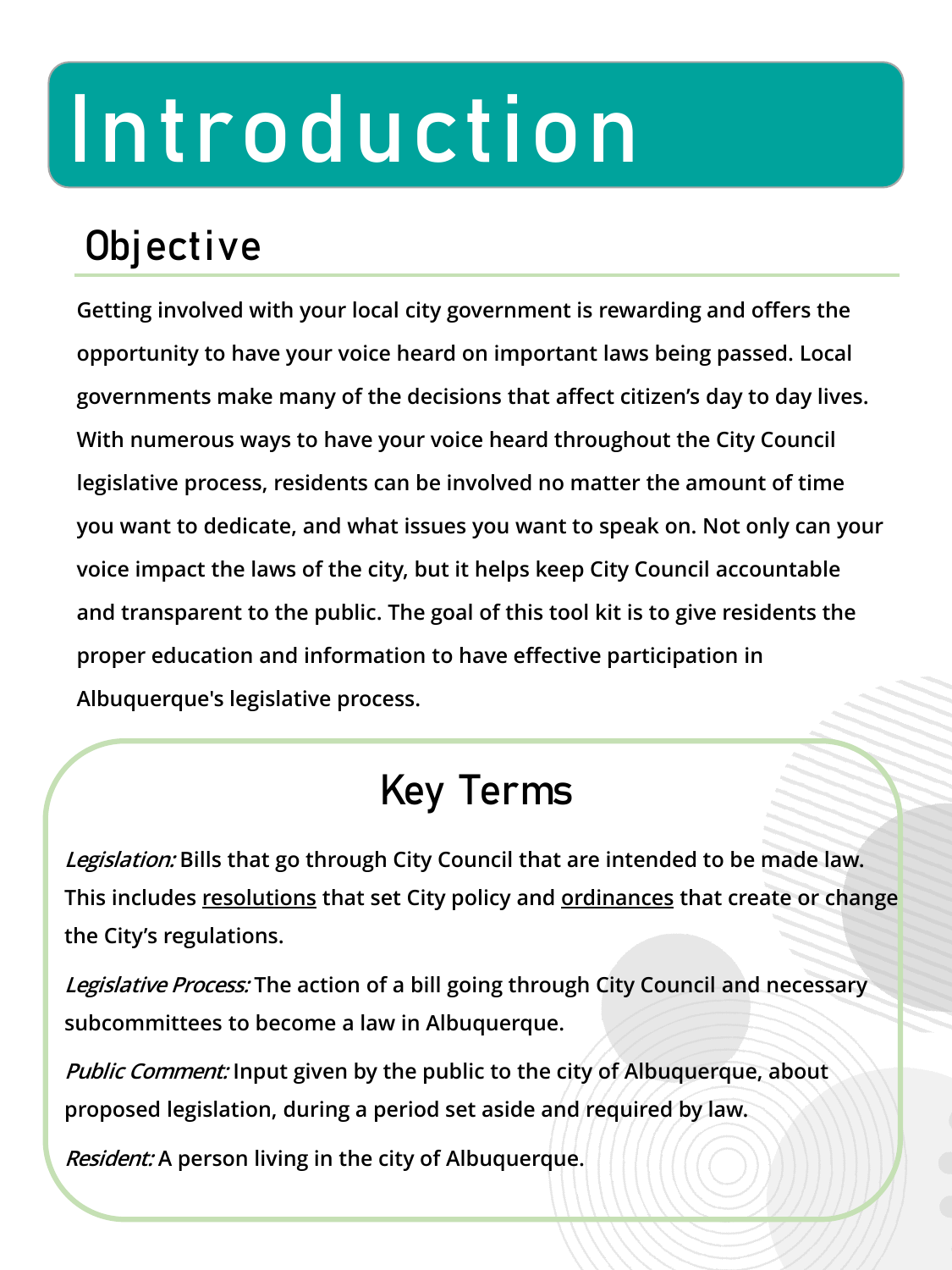# City Council

## What is Albuquerque's City Council?



**City Council is the municipal body in Albuquerque that has legislative and administrative powers, such as passing ordinances and appropriating funds. Albuquerque is split into nine districts, as shown in the map above. Each district is represented by a City Councilor, who is elected by their district for a 4-year term. The terms for Council Districts 1, 3, 5, 7, and 9 began January 2022. The terms for Council Districts 2, 4, 6, and 8 began January 2020. City Councilor's are meant to act as the voice of the people of Albuquerque. Talking to your City Councilor is one-way residents can voice their opinions and be involved in the legislative process.**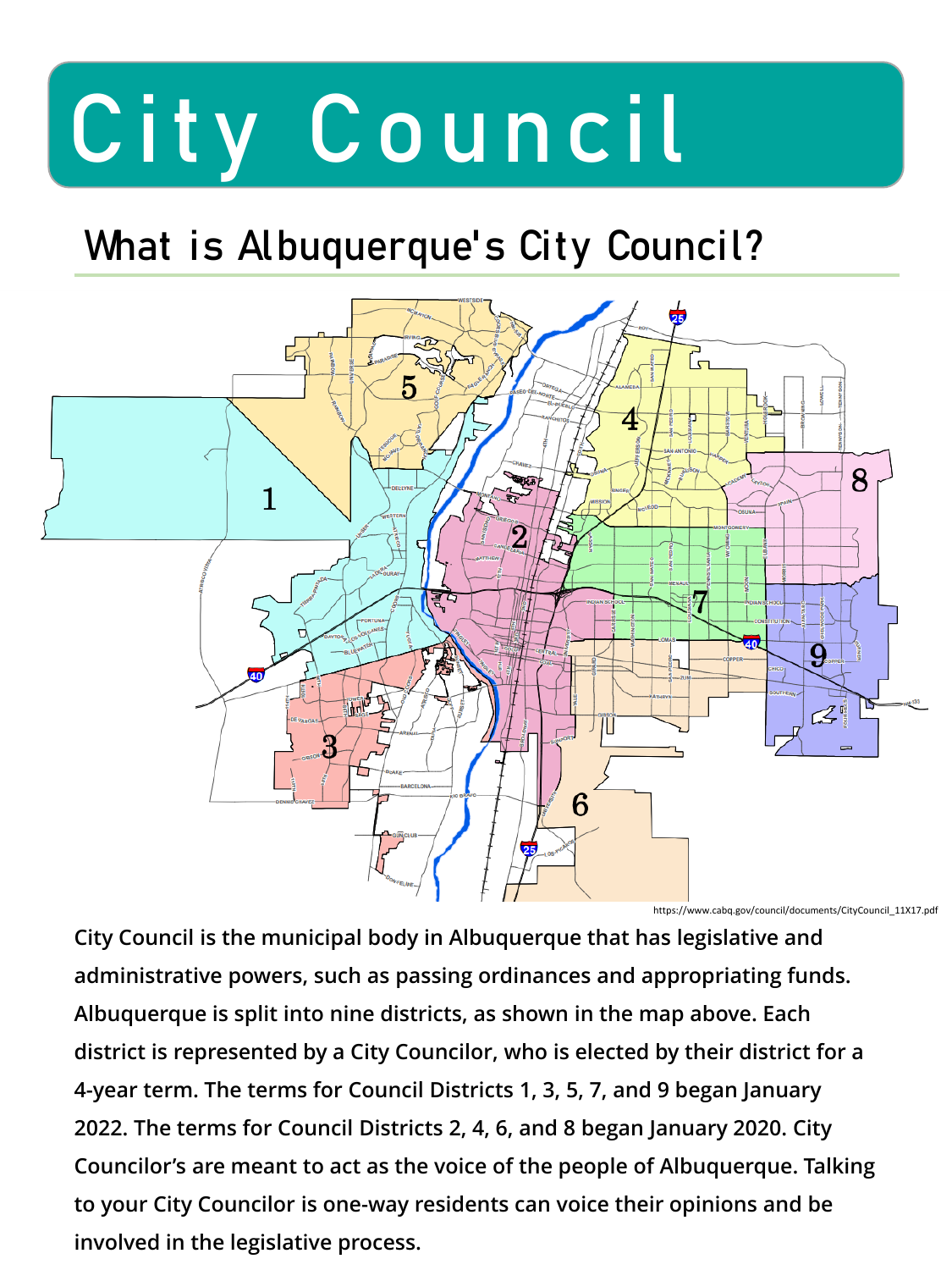## Resident Participation

## What is Resident Participation?

**Resident Participation can be defined as the active involvement of residents in legislative decision-making processes, allowing them to contribute to decisions that may have an impact on their lives.1**

## Why is Resident Participation Important?

**Resident participation is a necessary and important step to the local legislation process. There are four key reasons why resident participation is important: collective intelligence (which is when a large group of individuals gather and share their knowledge, data and skills for the purpose of solving societal issues) provides a better understanding of potential impacts and broader range of considerations throughout the legislative process for overall higher quality legislation, more inclusion and representation during legislative decision-making, improved understanding of the role of City Council by residents, and it allows for citizens to directly communicate their interests and concerns.**



1 https://parlamericas.org/uploads/documents/Toolkit\_Citizen%20Participation%20in%20the%20Legislative%20Process.pdf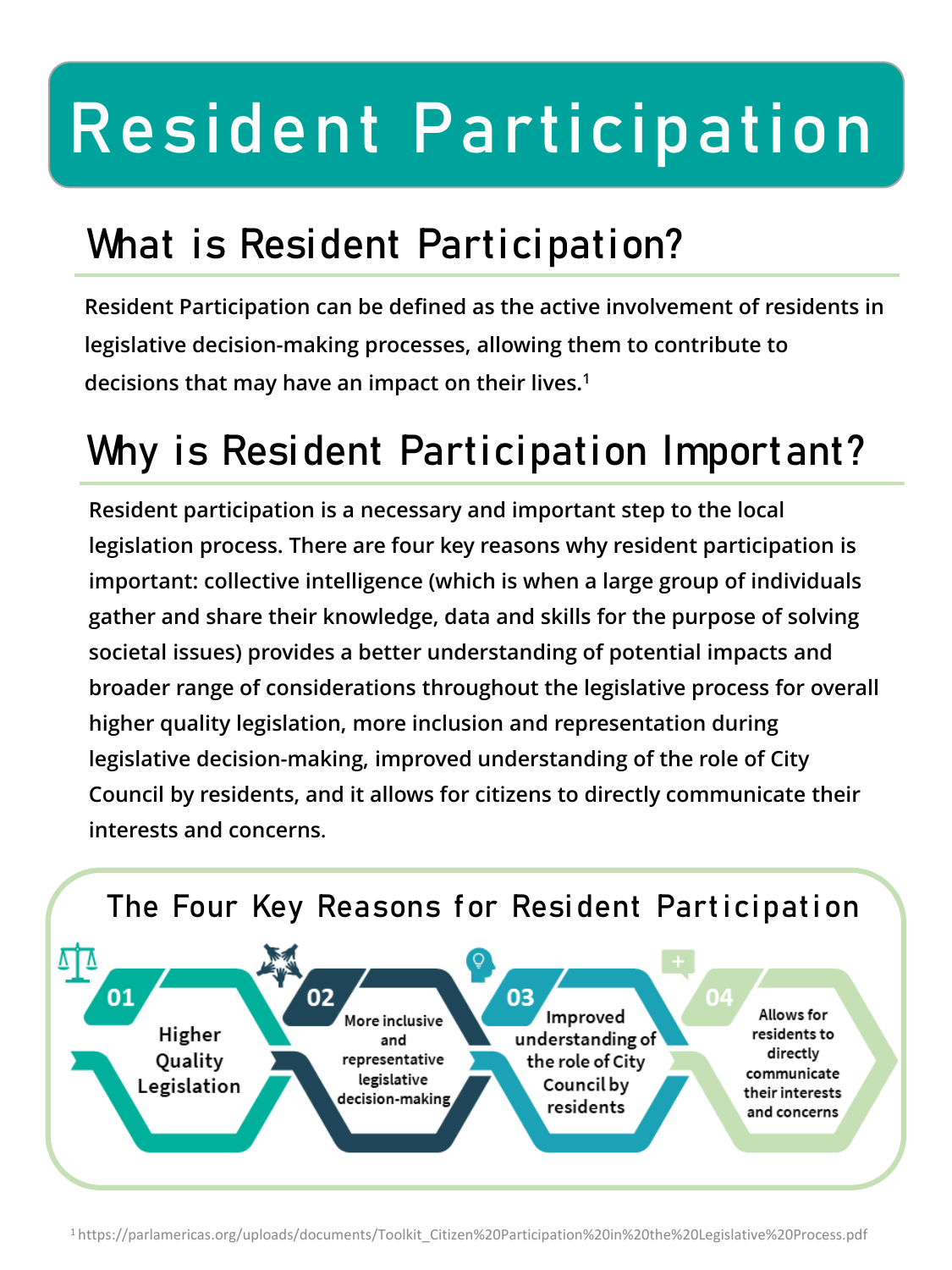## Resident Participation in the Legislative Process

#### How can residents get involved?

**Residents can participate in the legislative process even before it begins by writing or talking to their city councilors about topics that they are passionate about. There are also many opportunities to serve on taskforces, boards and commissions within the city. Once legislation reaches City Council, residents can give public comment during subcommittee and City Council meetings.**

#### **Prior to the Legislative Process**

While the legislation is being worked on, residents have the opportunity to call or write in to their City Councilor.

Residents can also serve on or speak to task forces, boards, and commissions which can influence legislation and conduct work on how to better help the city.

#### **During the Legislative Process**

Residents have the opportunity to provide public comment during subcommittee meetings.

Residents can submit written comment or register for public comment for City Council.

**For public comment, information is provided on the agenda for how and when to submit comments or register to speak during general public comment.**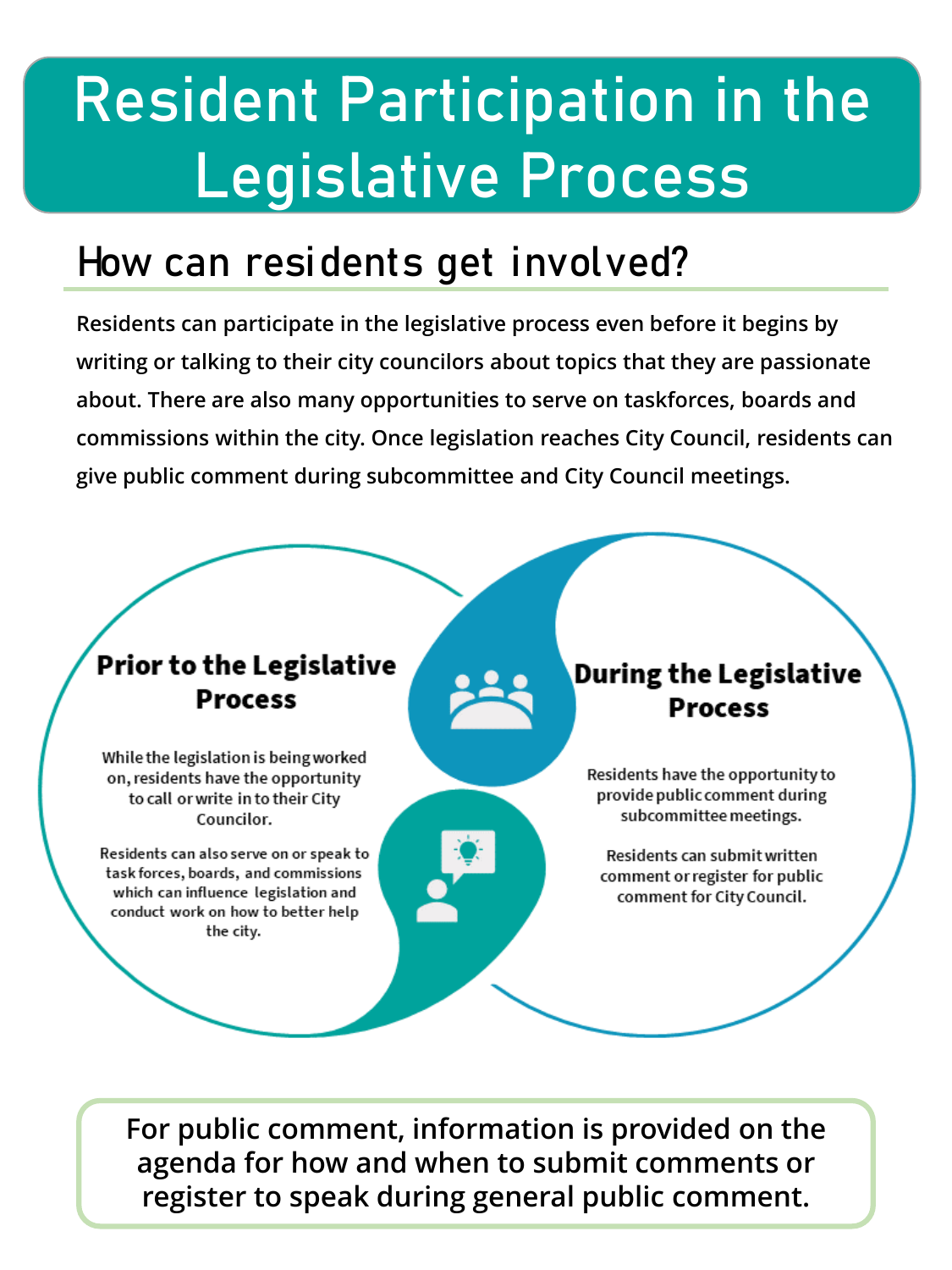## Albuquerque's Legislative Process

#### How are laws created in Albuquerque?